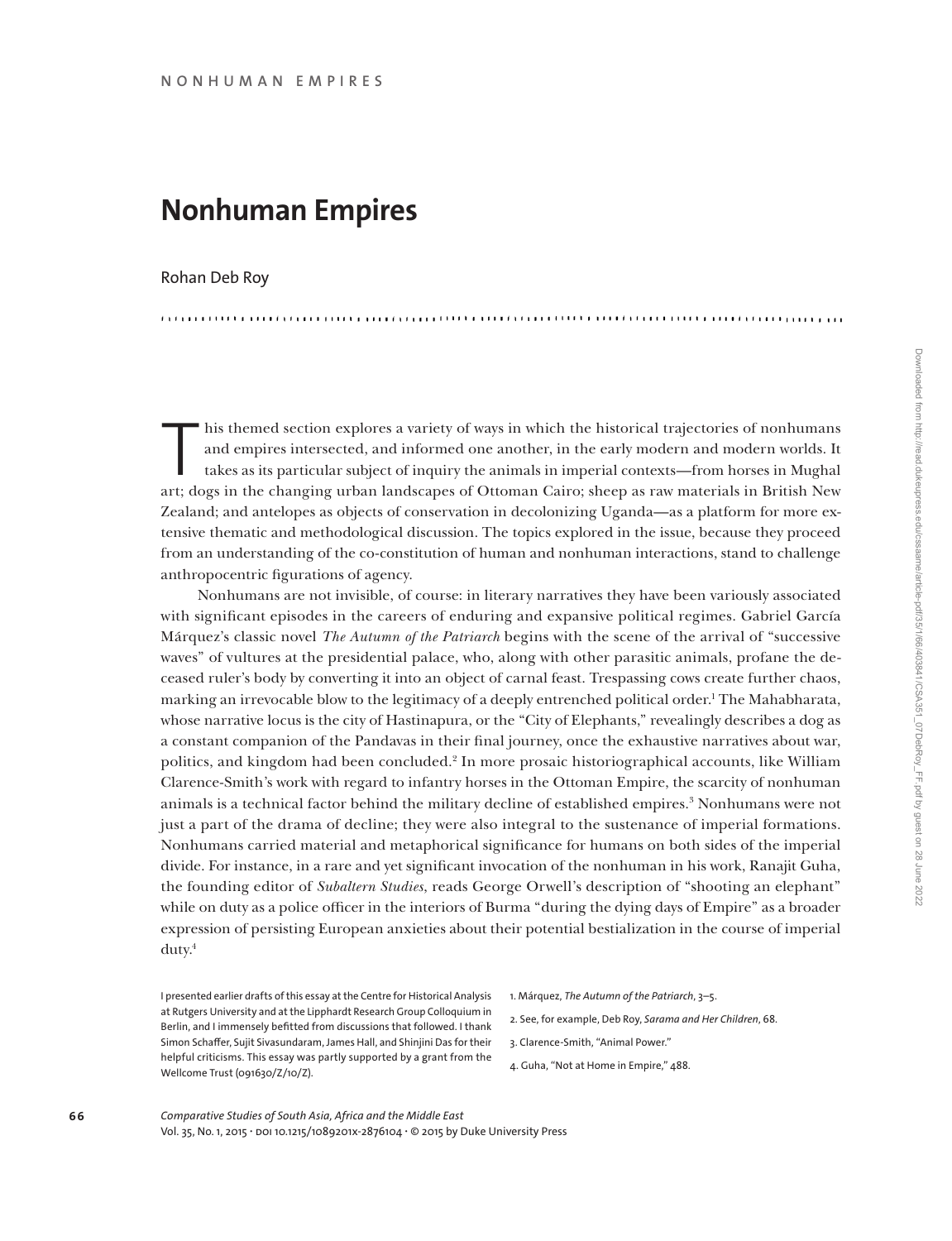These varied indications of nonhuman presence provide the opportunity to address questions about nonhuman agency that privilege neither an anthropocentric nor a zoo-centric conception of history.5 Rather, they offer ways to narrate the coconstitution of imperial structures, human action, and nonhuman animals over the past few centuries by drawing on powerful recent work in science studies, an interdisciplinary field that takes the agency and existence of nonhuman objects and creatures as a central point of inquiry. The essays in this special section thus illuminate the productive engagement between science studies and the historiography of imperialism, with special focus on the purchase of posthumanist impulses of actor-network theory and the work of the Subaltern Studies collective in addressing the critical link between imperial power, Eurocentrism, and the subject-agent.

While the contributions to this themed section assert the reciprocal dynamics between empires and nonhumans, they reject illusions about an analytically "flat" world characterized necessarily by happy intermingling and egalitarian dialogues. Rather, they map the ways in which these intersecting and co-constituted histories were generated by, and themselves produced, enduring regimes of violence, extraction, and inequality.

#### **The Essays**

Each of the essays included here suggests that the "maintenance and repair" of nonhumans was an incessant preoccupation of disparate imperial powers.6 By so doing, the essays follow recent work that attempts to rethink the nonhuman without engaging in the kind of scientism evident in certain environmental histories of empire.7 Our contributors argue that nonhumans deepened the biopolitical foundations of empires, which were often characterized by what Alan Mikhail calls "anthrozoological states." This was reflected in an obsession with intraspecies classification of nonhumans,

which was in turn linked to what Nicole Shukin has described as "zoopolitical" efforts to intervene in the life and death of nonhuman members and subjects.8 This involved not just the protection of nonhuman lives through legislation, as in the case of dogs in Ottoman Cairo. Rather, empires were invested in innovating new forms of lives by experimenting with forms of reproduction. These ranged from efforts to immortalize living horses through artistic portrayals in Mughal India, to machine-induced crossbreeding of sheep known as "freezers" in colonial New Zealand.

If the cultivation of animal life was a preoccupation of imperial regimes, so too was their death.9 In Mehmet 'Ali's Cairo, dogs that refused to internalize the status of domesticated subjects were collectively liable to poisoning or could be imprisoned in a ship and drowned; sheep awaiting to become commodities in late nineteenth-century colonial New Zealand were crossbred, raised, reared, fattened, butchered, and dressed precisely to suit the technologies of mechanical refrigeration; in post–World War II Uganda the production of an antelope "population" as a potential subject of conservation was predicated on extensive cultures of biological culling; and horses that were decorated objects of miniature painting in Mughal India often formed the frontline on the battlefield.

In his essay, Jagjeet Lally addresses the significance of living horses as well as portraits of men on horses to the Mughal political system. These paintings, Lally argues, were politically charged artifacts in themselves, which were designed to convey the supremacy of the "nimbate" Mughal sovereign. The reproduction of horses through these paintings as aestheticized organisms continued to dominate the artistic cultures among political elites across northern India during the later Mughals, and it was appropriated by the Mughal successor states and the English East India Company. These paintings of men on horseback performed various symbolic and material functions: reinforc-

concerns of this section, includes Mukharji, "The 'Cholera Cloud'"; Raffles, "Towards A Critical Natural History"; Anderson, *The Collectors of Lost Souls*; and Shamir, *Current Flow*.

8. For "zoopolitics" see Shukin, *Animal Capital*, 9–11. The expression "anthrozoological states"

appears in Alan Mikhail's contribution to this themed section, "A Dog-Eat-Dog Empire."

9. It might be plausible to conceptualize these nonhuman animals as among the necropolitical subjects of imperial regimes. See Mbembe, "Necropolitics," 26–29.

<sup>5.</sup> Lewis, "Swarm Intelligence," 224.

<sup>6.</sup> For repair and maintenance see Latour, "Whose Cosmos?," 459.

<sup>7.</sup> This emerging body of work, which simultaneously critiques scientific determinism and anthropocentrism and anticipates some of the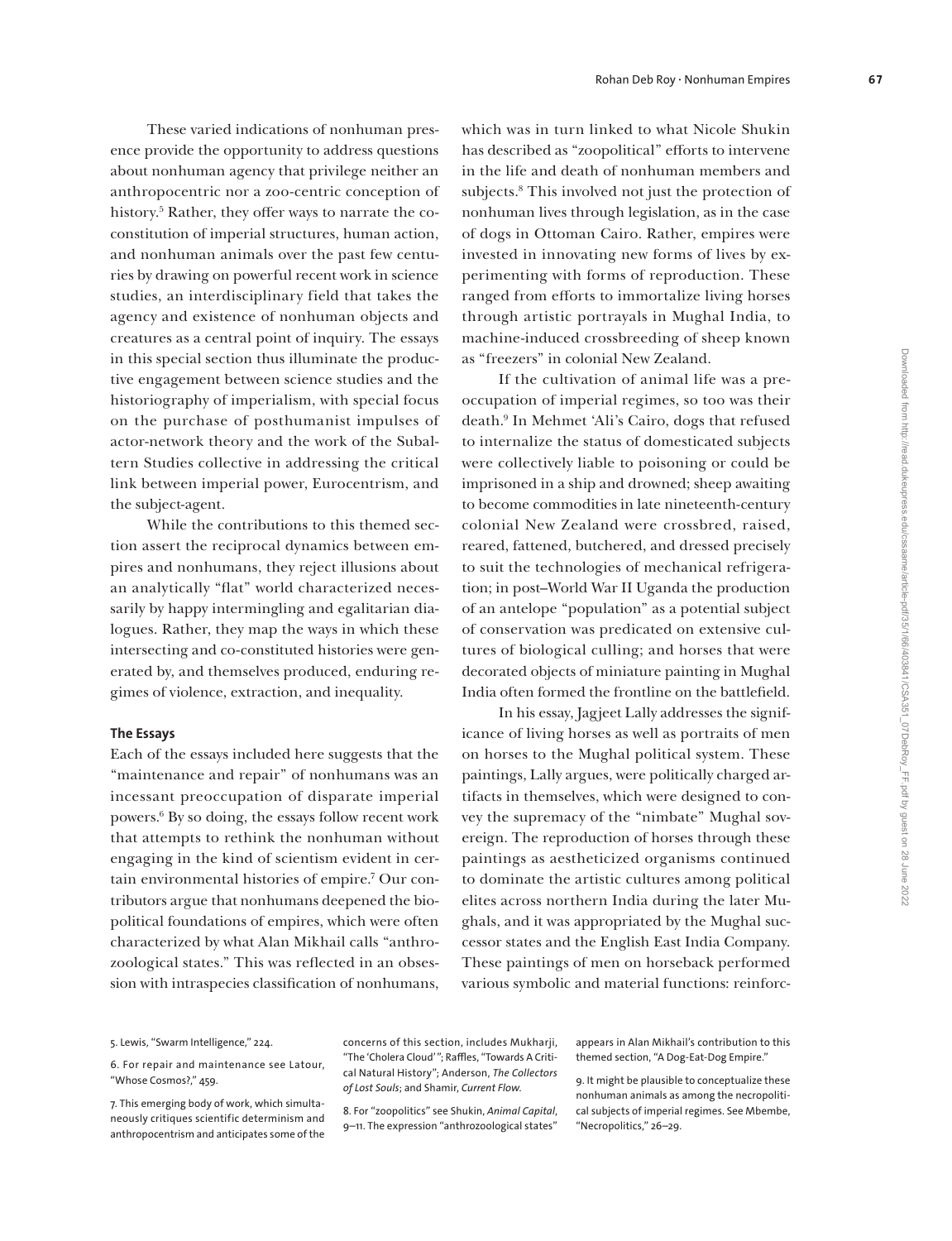ing hierarchies among Mughal royalty, nobility, and regional powers; asserting political legitimacy by a regional potentate; when commissioned by an outsider to the ruling classes, marking insubordination and resistance to authority; serving as ritual gifts to strike alliances between regional rulers. Lally argues that over several centuries these paintings came to constitute a quest for cultural consolidation, competition, and exchange among contending political regimes within the subcontinent and beyond.

In his contribution to this collection, Mikhail situates dogs in the course of two centuries, ending in the 1800s, as "integral actors in the urban fabric of Ottoman Cairo," a "city full of dogs." Dogs were subjects of exalted religious, allegorical, and legal discourses, performed various spectacular roles in wars, hunts, and medicine, protected their owners, and consumed urban waste. The role of dogs was related to the wider character of the contemporary Ottoman Empire, which, as Mikhail has argued elsewhere, was built on an "animal energy regime."10 The metamorphosis of the dog in nineteenth-century Ottoman Cairo from being a valued member to being a redundant burden was connected to the modernizing reforms initiated by the Mehmet 'Ali government. The practices of urban reconstruction, modernization, sanitization, and cleansing in Mehmet 'Ali's Cairo were to a great extent, Mikhail argues, founded upon the reinvention of the canine body as a site of disease, waste, crowd, noise, and eradication.

Rebecca Woods shifts focus to the imperial meat trade to examine the reemergence of sheep in British New Zealand in the late nineteenth century as an embodiment of the intimate relationships between metropolitan consumption and colonial raw material. Sheep—as livestock—were appropriated as part of a network of lively capital that both connected and maintained the antipodal distance between New Zealand's pastoral economy and metropolitan dinner tables in England. This was enabled by, as Woods shows, the recasting of the sheep as a "malleable" animal, one suited to bridging the technologies of mechanical reproduction and mechanical refrigeration. The meat, which was exported mainly to England, was thus

a carnal manifestation of an imperial commodity fetish, which made both the labor and object of butchery invisible to metropolitan consumers. The sheep that grazed the fields in New Zealand allowed an industrial appetite and a compassionate *humanitarian* public in the metropole, indifferent to the details of extractive violence outsourced elsewhere, to thrive simultaneously. The sheep in distant New Zealand were not just related to the sustenance of imperial taste, compassion, and consumption in England but, as Woods argues, also informed British national gastronomic hypochondria over concerns of fraud, nutrition, and dead imports.

Etienne Benson retells the history of decolonization in Western Uganda in the 1950s and 1960s from the perspective of antelopes. Decolonization did not mean the end of imperial rule for the antelopes, but rather the potential and eventual end of British rule exposed them to various world historical processes. Indeed, antelopes in Uganda were at the center of a series of negotiations between British officials and American biologists; wildlife managers and African pastoralists; biologists, ecologists, anthropologists, and primatologists; and the industries of development, tourism, meat, and conservation. These interchanges were pivotal in shaping the histories of antelopes as well as decolonization in Uganda. Antelopes bear witness to the transition of Uganda into a constituent of an US-dominated world in the midtwentieth century. During the ascendency of the United Nations at the height of the Cold War, they figured as an example of pristine African nature, which Fulbright-funded American conservation biologists determined to protect from inexperienced African governments. Antelopes in Uganda were entangled in the colonization of pastoral and agricultural land under the excuse of restoring land for wildlife preservation. Such models, argues Benson, when replicated elsewhere in South Asia or Central America had serious implications for massively displaced refugee populations and ethnic and religious minorities in the postcolonial world.

These articles thus indicate the centrality of nonhuman animals to imperial conflicts and conceptualizations about territory. While Lally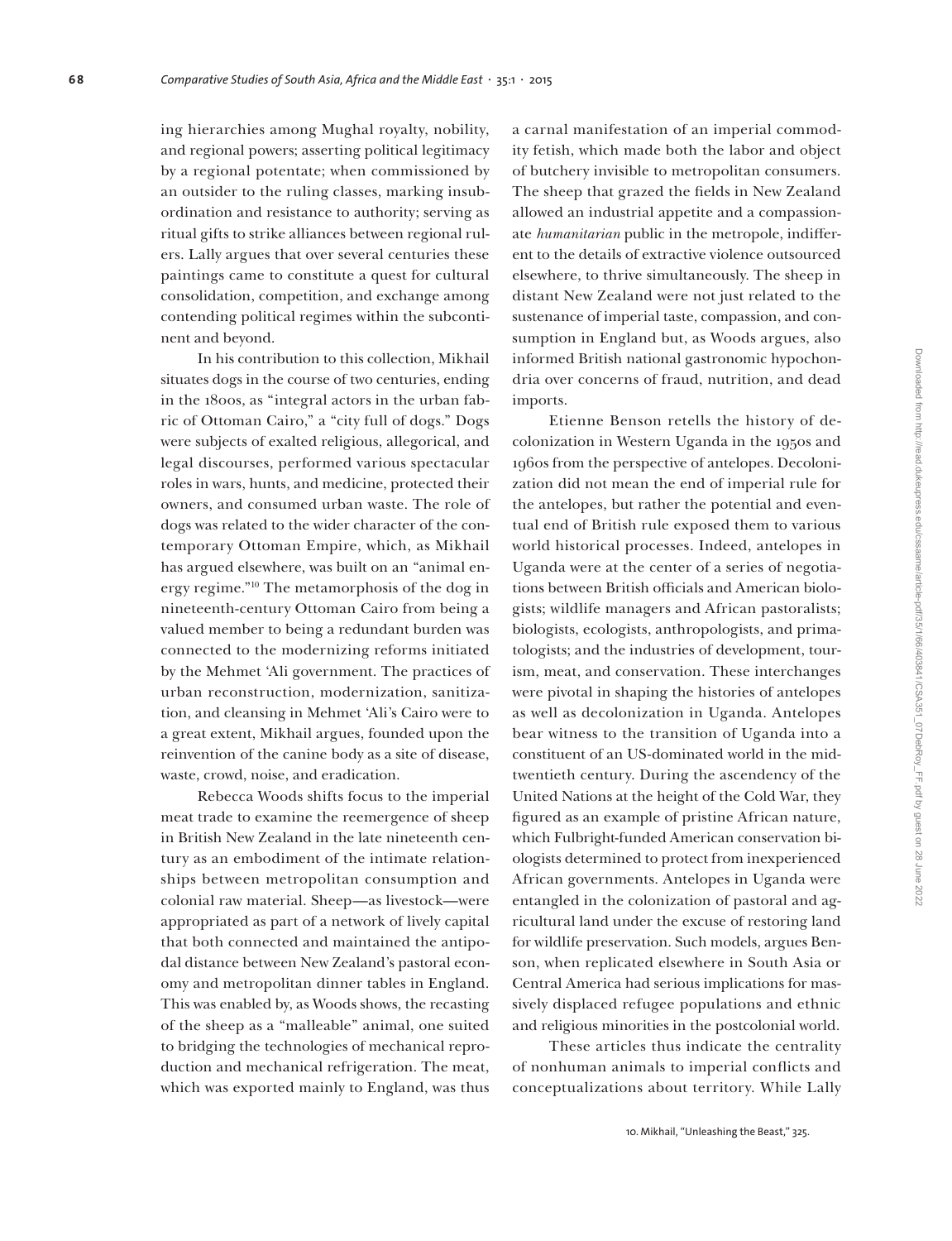recalls the centrality of horses in Mughal visions of acquiring, expanding, and consolidating territory, Mikhail hints at a hidden history of interspecies conflicts between humans and dogs over a shared urban space in nineteenth-century Ottoman Cairo. Studies on conserving antelopes in decolonizing Uganda, as Benson argues, acted as the link between biological and sociological theorizations about territoriality. At the same time, these nonhumans (and anecdotes associated with them) transgressed the territorial frontiers of expansive empires. Dogs of Cairo were talked about and compared in Syria, India, and North China. Portraits of Mughal horses circulated beyond imperial and provincial libraries into Southeast Asia and Central Asia, and some even made their way to Europe. Specific breeds of sheep from New Zealand were exported outside the immediate limits of the British Empire into South America, Russia, and Japan. Nonhuman histories reconfirm that these empires were obsessed with defining and transcending territorial limits.

#### **"Becoming with" Nonhumans**

and the Parliament of Things."

The essays collected in "Nonhuman Empires" thus suggest a number of theoretical and methodological models for addressing the mutual entailments of the human-nonhuman interface. The argument for co-constitution appears most insistently in the works of Donna Haraway, who has focused on what she calls the "constitutive encounterings" of interspecies, or how they "become with" one another.<sup>11</sup> She has explored different ways in which the careers of humans and various nonhumans are interwoven and how they come into being as distinct species in relation to each other. This interrogation of "human exceptionalism,"12 Haraway suggests, requires writing "looping, braided stories"13 involving the human and nonhuman. In exploring these questions, Bruno Latour's work presents

a sustained polemic against conventional social theory. Latour remains agnostic about the ways in which metanarratives as well as their critiques are conceptualized in current academic practice; these, according to him, tend to reinforce the anthropocentric foundations of modernity.14 Latour lamented in 2005 that "the more radical thinkers want to attract attention to humans in the margins and at the periphery, the less they speak of objects."15 Latour's refusal to participate in academic critiques in their current forms, and his insistence on "description" rather than "explanation," positions actor-network theory (most frequently associated with Latour) and postcolonial historiographical projects (such as subaltern studies) on separate trajectories.16

Latour claims that actor-network theory does not survive on the "empty claim that objects do things 'instead' of human actors."17 Instead, it complicates the subject-object dichotomy by denying any human or nonhuman the exclusive monopoly of appearing as the "prime mover of actions" by themselves. Rather, Latour describes agency as the property of collectives, imbroglios, assemblages, entanglements, and associations of subjects and objects, humans and nonhumans.18 In decentering and redistributing the autonomous agent, Latour's works have exposed intersectional as well as inseparable assemblages of humans and nonhumans and of subjects and objects. Other scholarly perspectives that transgress the dichotomy between humans and nonhumans, and with which actornetwork theory has been in conversation, include the sociology of science,<sup>19</sup> perspectivist anthropol- $\log y$ ,<sup>20</sup> assemblage theory,<sup>21</sup> and post-Marxist feminism.22 Like Latour, Haraway's description of an actor as a "cumbersome," "material-semiotic" entity results from her refusal to reduce the notion of "being" itself to that of an "essentialized" and "fetishized perfect subject" or object.<sup>23</sup> Science stud-

11. On "becoming with" see Haraway, *When Species Meet*, 3, 4, 23–27. For "constitutive encounterings" see 161–65. 12. Ibid., 46. 13. Ibid., 163. 14. Mallavarapu and Prasad, "Facts, Fetishes, 15. Latour, *Reassembling the Social*, 73. 16. Ibid., 136–37. 17. Ibid., 72. 18. See, for instance, Latour, "A Collective of Humans and Nonhumans," in *Pandora's Hope*, 174–93. 20. See de Castro, "Exchanging Perspectives," 471. 21. See Deleuze and Guattari, "Rhizome." 22. See Haraway, *Simians, Cyborgs, and Women*, 149–76. 23. Haraway, "Situated Knowledges," 179, 185.

19. See Pickering, "The Mangle of Practice," 559,

567, 576.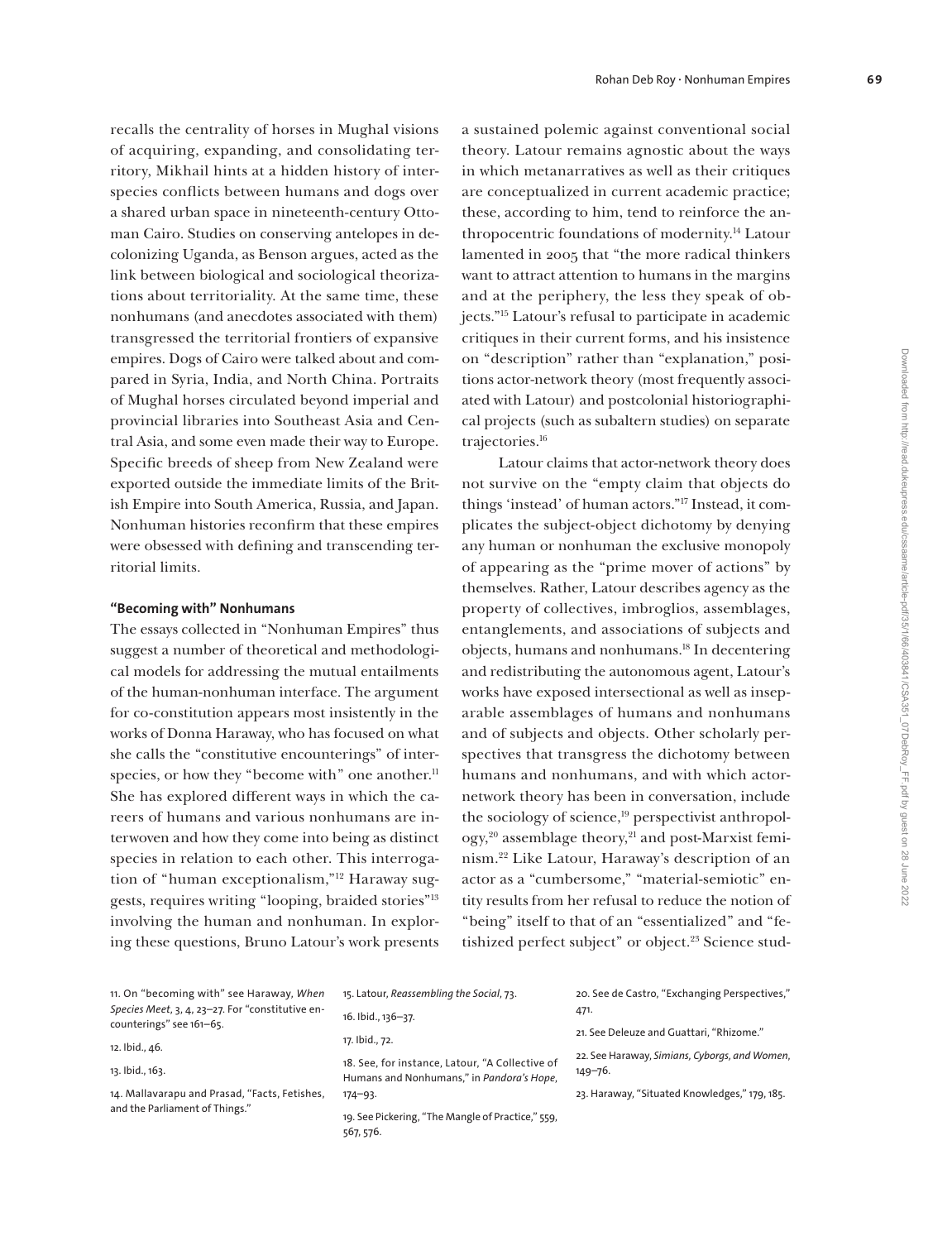ies scholars thus share in the imperative to rethink "existence," whether human or nonhuman, in terms of an "historical succession of quasi-objects, quasi-subjects."24

Thus, while rejecting anthropocentrism, science studies scholars like Latour and Haraway deny the existence of a pure and uncontaminated world of nonhuman objects and creatures.<sup>25</sup> Such a challenge undertaken by them to problematize simultaneously the categories of the "human" and the "material" has inspired a new criticality in the histories of materials and materialities.26 Like other science studies scholars, Latour and Haraway have argued that the imbrication of nonhumans in various actions can be shown to be both simultaneously constructed and real, $27$  and in the process they have revealed awareness of the processes through which nonhumans emerge in and are sustained by historically specific situations. 28 And yet, they have admonished social constructivists for reifying the social, the human, or the historical context itself as preordained and omnipotent.<sup>29</sup> The science studies perspective therefore inspires historians to question the perceived autonomy of the domains of matter, the human, and socialpolitical processes, and to explore their interanimation.30 Prevalent conversations among science studies, animal studies, and other fields in the humanities and social sciences in recent years have already begun to reveal how nonhumans, on the one hand, and various categories of mainstream cultural and political history (like capital, democracy, enlightenment, and romanticism), on the other, have overlapped and shaped one another.<sup>31</sup> Each essay in this section builds on these prevailing insights to analyze the intertwined historical trajectories of empires, humans, and nonhuman animals.

#### **Nonhuman Subaltern**

We have seen that nonhuman animals had an indelible effect on imperial history, and that their subalternity was manifest in at least three distinct ways: they were victims of imperial violence; they were products of imperial regimes of subjectification; and they were usually marginalized in imperial historiography.32 The evocation of the subaltern calls up the critique of imperial metanarratives of progress and improvement as well as elite history writing that is associated with the Subaltern Studies collective.<sup>33</sup> It poses, for the essays included here, the question of whether histories of nonhumans in imperial Europe were different from histories of nonhumans in the colonies. Or, to rephrase Shula Marks's question: What was "colonial" about colonial nonhumans?<sup>34</sup>

We should recall that in consecutive essays published in the mid-1980s, Gayatri Chakravorty

24. Latour, *We Have Never Been Modern*, 136–38.

25. Although aspects of Marx's own writings (particularly on machines, labor, commodities, and capital) inspire interrogation of the conceptual boundaries between human and nonhuman, subsequent Marxist elaborations of historical materialism have been more concerned with developing a polemic against fatalistic, idealist, and transcendental notions of history than with an overt critique of anthropocentrism.

26. See Bennett and Joyce, *Material Powers*; Braun and Whatmore, *Political Matter*; Joyce, "What Is the Social in Social History?"; van Binsbergen, "Commodification"; and Chatterjee et al., *New Cultural Histories of India*.

27. See Latour, *Reassembling the Social*, 88–93, 44–73; Latour, "The Promises of Constructivism"; Hacking, *Social Construction of What?*, 1–34; Haraway, "Situated Knowledges," 175–76, 183–85; Sismondo, "Some Social Constructions," 516, 519–22; and Kirsch and Mitchell, "The Nature of Things," 697–702. Also see Nicole Shukin on "rendering" in *Animal Capital*,  $20 - 27$ .

28. For the dynamics among histories of science, social constructivism, and science studies, see Golinsky, *Making Natural Knowledge*, 1–45, and Daston, "Science Studies and the History of Science."

29. For a distinction between constructivism and social constructivism, see Latour, *Reassembling the Social*, 91. Ian Hacking elaborates on six different kinds of constructivism in *Social Construction of What?*, 19–21. Distinction between social constructivism and constructivism has also been indicated in Sismondo, "Some Social Constructions," 515–53. See also Golisnky, *Making Natural Knowledge*, 13–46.

30. See Trentmann, "Materiality in the Future of History," 297–300; Pickering, "The Mangle of Practice," 559, 567, 576; and Kirsch and Mitchell, "The Nature of Things," 688.

31. See Shukin, *Animal Capital*; Sunder Rajan, *Biocapital*; Mitchell, *Carbon Democracy*; Schaffer, "Enlightened Automata"; and Tresch, *The Romantic Machine.* For a collection of essays that brings together political theory and science studies and explores the "entwined" trajectories of nonhumans and politics, see Braun and Whatmore, *Political Matter*.

32. See Ferrari and Dahnhardt, *Charming Beauties and Frightful Beasts.* The blurb of this recently edited volume invokes the word "subaltern" to claim that animals in postcolonial contexts such as South Asia are subjected to twofold epistemic violence, marginalized within the scholarly fields of both animal studies, with emphases predominantly on nonhumans in Europe and North America, and South Asian studies, which continues to retain an essentially anthropocentric orientation.

33. Prakash, "Subaltern Studies as Postcolonial Criticism," 1485.

34. See Marks, "What Is Colonial about Colonial Medicine?"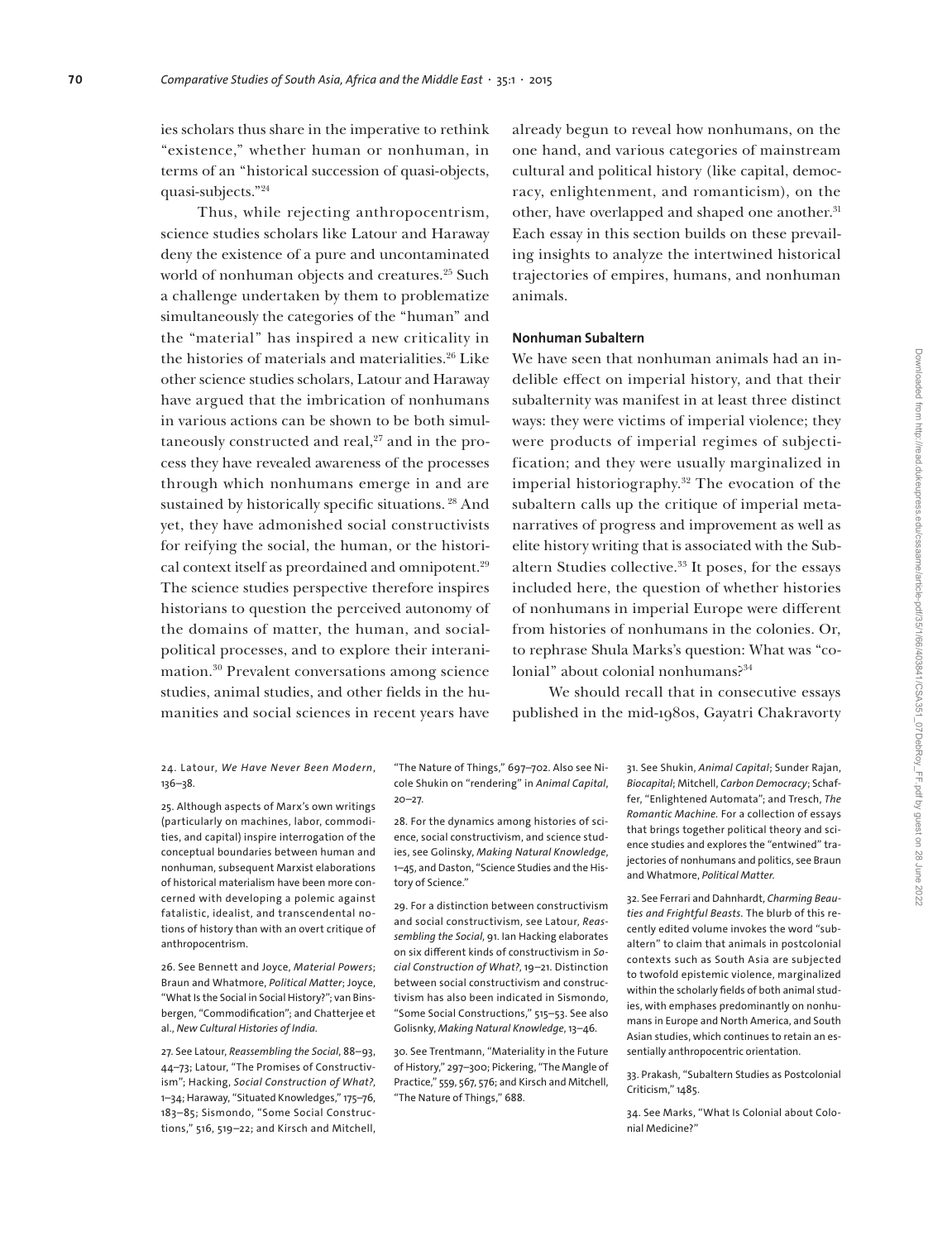Spivak critiqued the figure of the autonomous subaltern subject that had featured in the existing volumes of subaltern studies. Rather than defining the subject as a continuous, homogenous, sovereign, determining, and willful agent, Spivak reversed the predictable chronology of action by redefining the subaltern subject itself as an effect.35 Refusing to specify the subject as a coherent, solitary, and singular figure, she claimed that the subject was an effect produced by diverse relationships among disparate constituents of "an immense discontinuous network."36 Therefore, the tendency to situate the subject at the origin of an action, argued Spivak, resulted from "the substitution of an effect for a cause."37 Spivak's critique inspired subaltern studies scholars to "write deconstructive histories of subjecthood,"38 and the group contributed to the wider project of decentering the sovereign subject by situating it as an effect of discourse and power.<sup>39</sup> This antihumanist impulse led to a critique of the prejudices of Eurocentrism and gender, which were built into the Enlightenment figure of Man.<sup>40</sup> Yet, subaltern studies scholars have long resisted the temptation to extend this critique into a full-fledged interrogation of anthropocentrism.

It might be worthwhile to think about the missed conversation between subaltern studies and actor-network theory, since both challenge the notion of a monolithic subject-agent, albeit differently.41 They owe this overlapping inclination to their shared indebtedness to the antihumanist critique of the autonomous sovereign subject.<sup>42</sup> This, in part, has led both these projects to expose the limits of different disciplinary traditions.<sup>43</sup>

For instance, Latour adds considerable nuance to conceptions of agency and the acting subject. He destabilizes received understandings of agency by questioning the rigid binaries of ab-

raphy," 24–25; and Chatterjee, "Reflections," 83.

solute action and complete inaction and instead acknowledges a range of "shades between full causality and sheer inexistence."44 Like the property of being an agent, Latour provocatively suggests elsewhere, existence itself is not an "all or nothing property."45 Rather than sensationalizing existence through the alternatives of complete presence or absence, Latour explores possibilities of "existing somewhat, having a little reality.<sup>"46</sup> To a certain extent reminiscent of Spivak in her comments on the production of a "subject-effect," Latour refuses to identify "entity" as well as "phenomena" in terms of a specific preexisting subject or object. He defines an entity as "an exploration . . . an experience in what holds with whom, in who holds with whom, in what holds with what, in who holds with what."47

Simultaneous attention to the Latourian ascription of agency to heterogeneous networks of human and nonhuman mediators and to Spivak's deconstruction of the subject as an effect produced by diverse "knottings and configurations" might extend the histories of horses, dogs, sheep, and antelopes included here, in this section, in relatively unfamiliar directions. The essays in this special section do not celebrate these animals as straightforward and self-contained nonhuman actors. Rather, they deconstruct the constellation of material and social interface that produced them as agents and subaltern subjects at specific moments in history.

### **Nonhuman Empires**

At present there are at least three broad models for understanding imperial structures, which coexist at different levels of historiographical analysis. First, empires are most frequently understood as enduring, expansive, overarching, and almost omnipotent structures, connected to the figure of a sovereign, represented most conspicuously by an

| 35. Spivak, "Subaltern Studies: Deconstructing<br>Historiography," 12.                           | 40. See Spivak, "Can the Subaltern Speak?," 272,<br>274, 278, 279. See Morris, "Introduction," 4-5.  | historical reasoning can take different forms.<br>See, for example, Chakrabarty, "Minority His-  |
|--------------------------------------------------------------------------------------------------|------------------------------------------------------------------------------------------------------|--------------------------------------------------------------------------------------------------|
| 36. Ibid., 13.                                                                                   | 41. See Spivak, "Can the Subaltern Speak?,"                                                          | tories, Subaltern Pasts," and Spivak, "Subaltern<br>Studies: Deconstructing Historiography," 16. |
| 37. Ibid.                                                                                        | 283-86, and O'Hanlon, "Recovering the Sub-<br>ject," 191, 196, 199, 208-9.                           | 44. Latour, Reassembling the Social, 72.                                                         |
| 38. Chakrabarty, "Postcolonial Studies and the<br>Challenge of Climate Change," 4.               | 42. Spivak, "Subaltern Studies: Deconstruct-<br>ing Historiography," 10. Also see Pearse, "Au-       | 45. Latour, "On the Partial Existence of Existing<br>and Nonexisting Objects," 256.              |
| 39. See Prakash, "Subaltern Studies as Postco-                                                   | thor," 113.                                                                                          | 46. Ibid., 253.                                                                                  |
| lonial Criticism," 1480–81, 1488; Chakrabarty,<br>"Subaltern Studies and Postcolonial Historiog- | 43. For Latour's take on sociology see Reassem-<br>bling the Social, 1-13. The subaltern critique of | 47. Ibid., 258.                                                                                  |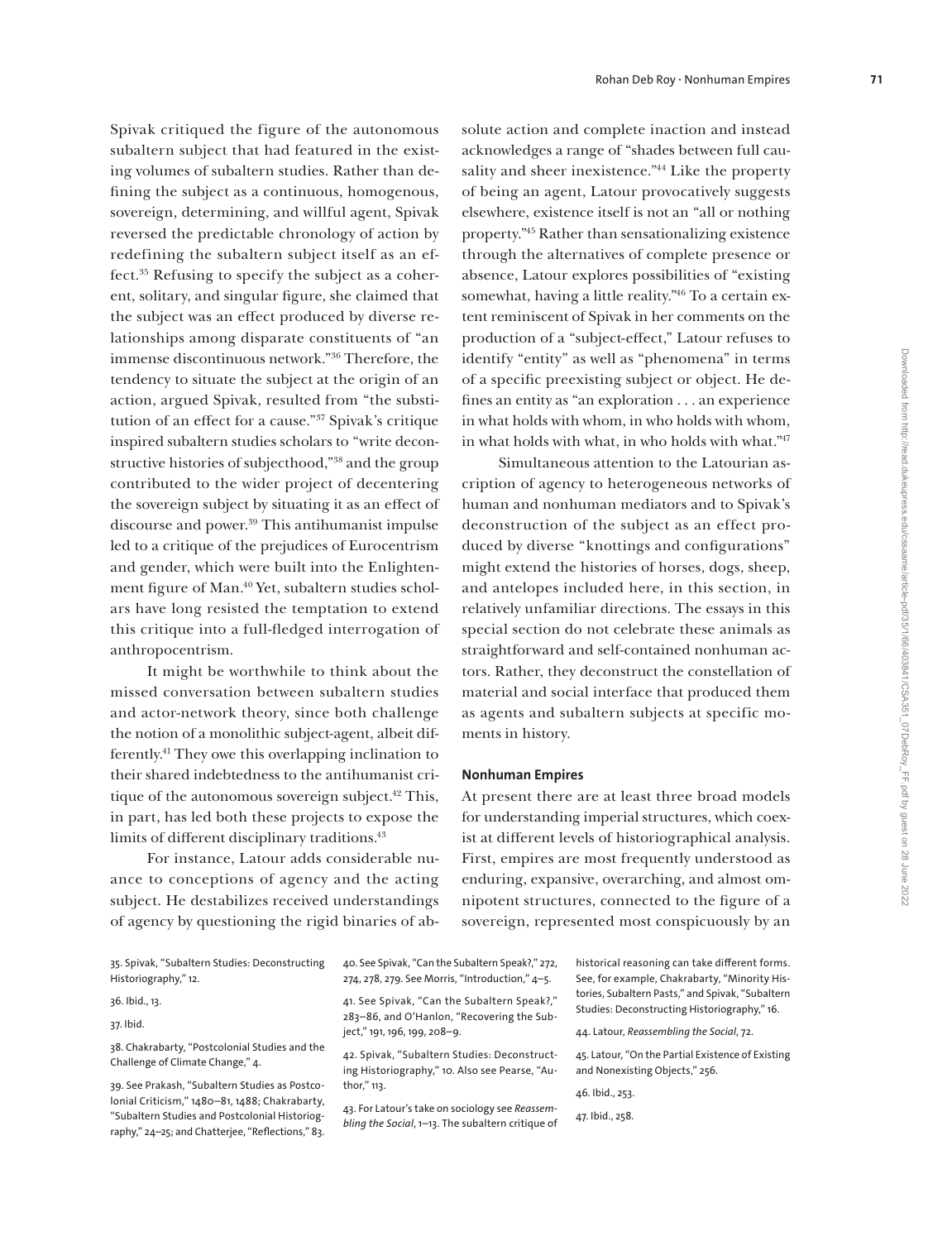emperor and the army. Conventional histories of imperial interconnections, new imperial histories, and political thought nuance this model and yet often tend to operate within it.<sup>48</sup> Second, there is increasing scepticism about the need to uphold the centrality of empires in world history. It has been suggested that exclusive focus on empires conceals alternative notions of temporality and epoch (based, for instance, on deep histories of geology),49 overemphasizes European agency in the making of the modern world while overlooking indigenous histories,<sup>50</sup> and imposes a repetitive formulaic pattern on historical pasts while also inhibiting an understanding of the specificities of the postcolonial period.<sup>51</sup> Third, sensitive to these admonishments, various methodological commentaries continue to retain "empire" as a category of analysis, while contesting the image of empires as overarching causal entities.<sup>52</sup>

Latour's call for "localizing the global" inspires us to relocate horses, dogs, sheep, and antelopes as "local" nodes of the immanent imperial apparatus, apart from being its victims and products.53 Latour's call for "redistributing the local" enables the recognition of networks of human and nonhumans (that in turn shaped and sustained these animals) as intrinsic components of the imperial world.54 Our essays illuminate these insights regarding the social and material interlocking of life in a number of ways. What they reveal is a multiplicity of human and nonhuman "mediators" that brings the historian, to invoke Steven Connor, "right into the middle of" or "into the thick of" empire. "Mediators are not static betweennesses; rather, they are go-betweens, in movement. Or rather, in the absence of a void in which to move, they *are themselves* movement."55

cal, "materialdiscursive," and "naturalcultural" domains is one way to begin questioning the anthropocentrism in imperial historiography, while resisting the temptations of environmental or scientific determinism, or a turn exclusively to the nonhuman as such.<sup>56</sup> Therefore, the conversation between science studies and postcolonial historiography of empires reveals different kinds of relationships between nonhumans and empires. It raises questions about the historical agency of nonhumans in imperial pasts. Going beyond both anthropocentric as well as scientifically deterministic notions of straightforward agency, the following essays explore the ways in which the historical trajectories of nonhumans and empires shaped one another. Nonhumans were implicated in informing imperial biopolitics, sovereignty, territoriality, alliances, urban landscapes, consumption, compassion, and conservation. They were not merely victims of imperial violence, or products of imperial regimes of subjectification, but also agents who were marginalized by imperial historiography. Building on the lessons of science studies and subaltern studies allows us to rethink both empires and nonhumans as co-constituted sociomaterial networks. The very fact of engaging in this task also allows us to interrogate not only environmental determinism, but also anthropocentrism and essentialist notions of species and agency that are prevalent in disciplinary history.

 Scholars associated with the posthumanist turn, such as Latour, Haraway, Michel Serres, and Cary Wolfe, among others, have challenged the exceptional status of the human subject.57 Arguments regarding human-nonhuman hybrids and attention to interspecies in contemporary technoscience has allowed posthumanist scholars to contest the stability of human-nonhuman distinctions.<sup>58</sup>

The recognition of empires as technopoliti-

48. For an insightful analysis of different approaches see, for example, Burbank and Cooper, *Empires in World History*.

50. See Raj, "Beyond Postcolonialism . . . and Postpositivism."

52. See, for example, Anderson, "Introduction: Postcolonial Technoscience," 652, and Chambers and Gillespie, "Locality in the History of Science."

53. For "localizing the global," see Latour, *Reassembling the Social*, 179–90.

54. For "redistributing the local," see ibid., 190–92.

55. See Connor, "Michel Serres's Milieux."

56. On the technopolitical see Mitchell, *Rule of Experts*, 42–43. On the "materialdiscursive" see Raffles, "Towards a Critical Natural History," 377. On the "naturalcultural" see Haraway, *When Species Meet*, 25, 47, 62.

57. See Simon, "Toward a Critique of Posthuman Futures"; Anderson, "White Natures"; and O'Hara, "Neither Gods nor Monsters." For a critique of the current uses of the word "posthuman" see Wolfe, *What Is Posthumanism?*.

<sup>49.</sup> See Chakrabarty, "The Climate of History."

<sup>51.</sup> See Kowal et al., "Indigenous Body Parts," 470, and Phalkey, "Introduction to 'Focus on Science, History, and Modern India.' "

<sup>58.</sup> See Livingston and Puar, "Interspecies."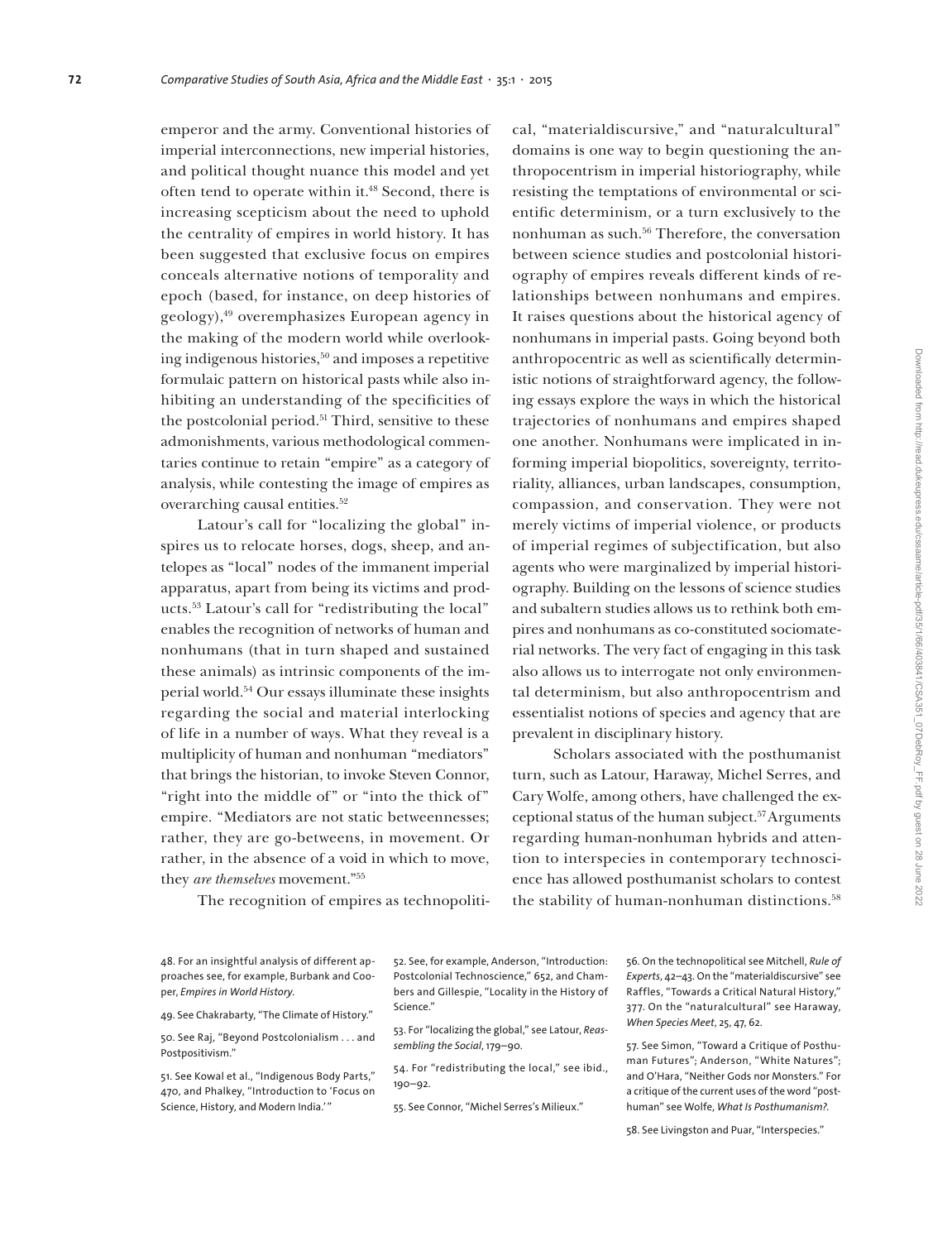In so doing, posthumanism needs to remain grounded in a broader analytical, geographical, and temporal frame to be sensitive to the political processes through which the binary of the human and nonhuman was reconsolidated and policed.

Sujit Sivasundamaram's afterword, "Imperial Transgressions," turns to these issues with specific focus on the location of material objects and animals in imperial scientific imagination of race. He situates the histories of war, racial knowledge, and identity politics in the colonial and postcolonial worlds as significant episodes in which the distinctions between human subjects and nonhuman objects were invoked as well as selectively blurred. He argues that the simultaneous operation of the processes of anthropomorphism and dehumanization was embedded in wider histories of empires, capitalism, and biopower.59 A number of hybrid, boundary objects that cut across stable frontiers of categorization were present in early modern and modern empires: Brahmin horses, mechanically reproduced sheep, "Gandhi-like-wolf-children," a "Half-man, half-beast," humane Gorillas, "Tamil Tigers," and an "adopted orphan baby" orangutan. These posthuman forms were imbricated within violent histories of empires, colonialism, ethnicity, race, and nation. At the same time, empires occasioned not just the transgression of fixed species identities; they also contributed to their consolidation as collective zoopolitical subjects. Therefore, histories of colonialism and empire can deepen the foundations of posthumanist thinking by revealing the enduring political, ideological, and material processes within which species identities as well as human-nonhuman distinctions were delineated, stabilized, policed, and then blurred. Postcolonial and posthumanist scholarship need to be viewed as complementary projects, with the possibility of greater sustained conversations.

#### **References**

- Anderson, Kay. "White Natures: Sydney's Royal Agricultural Show in Posthumanist Perspective." *Transactions of the Institute of British Geographers* 28, no. 4 (2003): 422–41.
- Anderson, Warwick. "Introduction: Postcolonial Technoscience." *Social Studies of Science* 32, nos. 5-6 (2002): 643–58.
- ———. *The Collectors of Lost Souls: Turning Kuru Scientists into Whitemen*. Baltimore, MD: John Hopkins University Press, 2008.
- Bennett, Tony, and Patrick Joyce, eds. *Material Powers: Cultural Studies, History, and the Material Turn*. London: Routledge, 2010.
- Braun, Bruce, and Sarah J. Whatmore, eds. *Political Matter: Technoscience, Democracy, and Public Life*. Minneapolis: University of Minnesota Press, 2010.
- Burbank, Jane, and Fredrick Cooper. *Empires in World History: Power and the Politics of Difference*. Princeton, NJ: Princeton University Press, 2010.
- Chakrabarty, Dipesh. "The Climate of History: Four Theses." *Critical Inquiry* 35 (2009): 197–222.
- ———. "Minority Histories, Subaltern Pasts." *Economic and Political Weekly* 33, no. 9 (1998): 473–78.
- ———. "Postcolonial Studies and the Challenge of Climate Change." *New Literary History* 43, no. 1 (2012): 1–18.
- ———. "Subaltern Studies and Postcolonial Historiography." *Nepantla: Views from South* 1, no. 1 (2000): 9–32.
- Chambers, David Wade, and Richard Gillespie. "Locality in the History of Science: Colonial Science, Technoscience, and Indigenous Knowledge." *Osiris* 15 (2000): 221–40.
- Chatterjee, Partha, Tapati Guha-Thakurta, and Bodhisattva Kar, eds. *New Cultural Histories of India: Materiality and Practices*. New Delhi: Oxford University Press, 2014.
- Chatterjee, Partha. "Reflections on 'Can the Subaltern Speak?': Subaltern Studies after Spivak." In *Can the Subaltern Speak? Reflections on the History of an Idea,* edited by Rosalind C. Morris, 81–86. New York: Columbia University Press, 2010.
- Clarence-Smith, William G. "Animal Power as a Factor in Ottoman Military Decline, 1683–1918." Paper presented at the War Horses Conference, SOAS, University of London, May 3, 2014. www.soas.ac.uk/history /conferences/war-horses-conference-2014/#WilliamG .Clarence-SmithSOASUniversityofLondon.

<sup>59.</sup> On anthropomorphism see Daston and Mitman, *Thinking with Animals*, and Rees, "Anthropomorphism, Anthropocentrism, and Anecdote."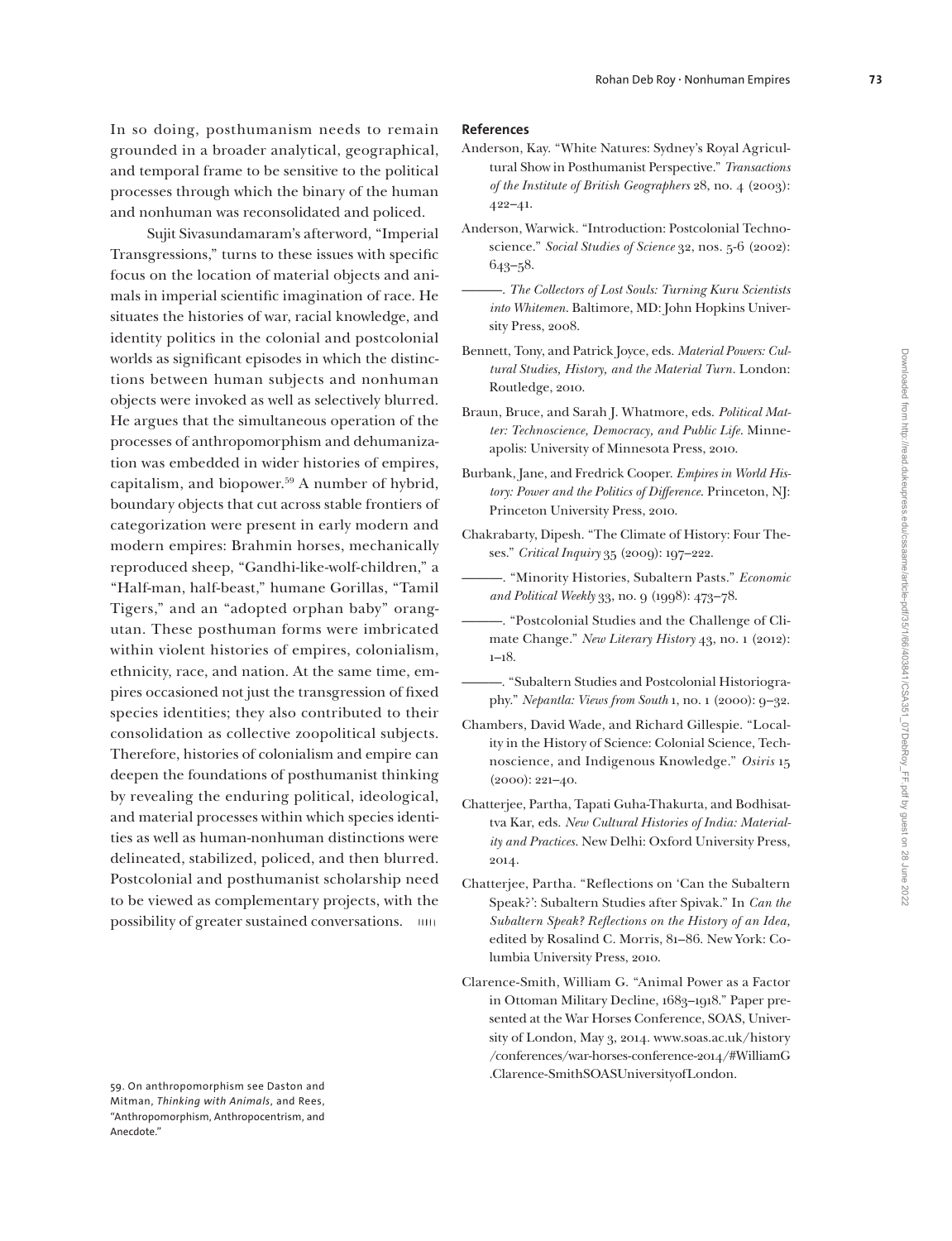- Connor, Steven. "Michel Serres's Milieux." www.steven connor.com/milieux/ (accessed on November 10,  $2014$ ).
- Daston, Lorraine. "Science Studies and the History of Science." *Critical Inquiry* 35, no. 4 (2009): 798–813.
- Daston, Lorraine, and Gregg Mitman, eds. *Thinking with Animals: New Perspectives on Anthropomorphism*. New York: Columbia University Press, 2005.
- Deb Roy, Bibek. *Sarama and Her Children: The Dog in Indian Myth*. New Delhi: Penguin, 2008.
- de Castro, Eduardo Vivieros. "Exchanging Perspectives: The Transformation of Objects into Subjects in Amerindian Ontologies." *Common Knowledge* 10, no. 3  $(2004): 463 - 84.$
- Deleuze, Gilles, and Félix Guattari. "Rhizome." In *A Thousand Plateaus: Capitalism and Schizophrenia*, 3–25. Minneapolis: University of Minnesota Press, 1987.
- Ferrari, Fabrizio M., and Thomas Dahnhardt, eds. *Charming Beauties and Frightful Beasts: Nonhuman Animals in South Asian Myth, Ritual, and Folklore*. Sheffield, UK: Equinox, 2013.
- Golinsky, Jan. *Making Natural Knowledge: Constructivism and the History of Science*. Chicago: University of Chicago Press, 2005.
- Guha, Ranajit. "Not at Home in Empire." *Critical Inquiry* 23, no. 3 (1997): 482–93.
- Hacking, Ian. *Social Construction of What?* Cambridge, MA: Harvard University Press, 1999.
- Haraway, Donna J. *Simians, Cyborgs, and Women: The Reinvention of Nature.* New York: Routledge, 1991.
	- ———. "Situated Knowledges: The Science Question in Feminism and the Privilege of Partial Perspective." In *Science Studies Reader*, edited by Mario Biagioli, 172–88. New Delhi: Routledge, 1999.
	- ———. *When Species Meet*. Minneapolis: University of Minneapolis Press, 2008.
- Joyce, Patrick. "What Is the Social in Social History?" *Past and Present* 206 (2010): 213–48.
- Kirsch, Scott, and Don Mitchell. "The Nature of Things: Dead Labor, Nonhuman Actors, and the Persistence of Marxism." *Antipode* 36 (2004): 687–705.
- Kowal, Emma, Joanna Radin, and Jenny Reardon. "Indigenous Body Parts, Mutating Temporalities, and the Half-lives of Postcolonial Technoscience." *Social Studies of Science* 43, no. 4 (2013): 465–83.
- Latour, Bruno. "On the Partial Existence of Existing and Nonexisting Objects." In *Biographies of Scientific Objects*, edited by Lorraine Daston, 247–69. Chicago: University of Chicago Press, 1999.
- ———. *Pandora's Hope: Essays in the Reality of Science Studies*. Cambridge, MA: Harvard University Press, 1999.
- ———. "The Promises of Constructivism." In *Chasing Technoscience: Matrix for Materiality*, edited by Don Ihde and Evan Selinger, 27–46. Bloomington: Indiana University Press, 2003.
- $-$ . *Reassembling the Social: An Introduction to Actor-Network Theory*. Oxford: Oxford University Press, 2005.
- ———. *We Have Never Been Modern*. Cambridge, MA: Harvard University Press, 1993.
- ———. "Whose Cosmos, Which Cosmopolitics? Comments on the Peace Terms of Ulrich Beck." *Common Knowledge* 10, no. 3 (2004): 450–62.
- Lewis, Tyson E. "Swarm Intelligence: Rethinking the Multitude from within the Transversal Commons." *Culture, Theory, and Critique* 51, no. 3 (2010): 223–38.
- Livingston, Julie, and Jasbir K. Puar. "Interspecies." *Social Text* 29 (2011): 3–14.
- Mallavarapu, Srikanth, and Amit Prasad. "Facts, Fetishes, and the Parliament of Things: Is There Any Space for Critique?" *Social Epistemology* 20, no. 2 (2006): 185–99.
- Marks, Shula. "What Is Colonial about Colonial Medicine?" *Social History of Medicine* 10 (1997): 205–19.
- Márquez, Gabriel Gárcia. *The Autumn of the Patriarch*. New Delhi: Penguin, 1996.
- Mbembe, Achille. "Necropolitics." *Public Culture* 15, no. 1  $(2003): 11-40.$
- Mikhail, Alan. "Unleashing the Beast: Animals, Energy, and the Economy of Labour in Ottoman Egypt." *American Historical Review* 118, no. 2 (2013): 317–48.
- Mitchell, Timothy. *Carbon Democracy: Political Power in the Age of Oil*. London: Verso, 2011.

———. *Rule of Experts: Egypt, Techno-politics, Modernity*. Berkeley: University of California Press, 2002.

- Morris, Rosalind C. "Introduction." In *Can the Subaltern Speak? Reflections on the History of an Idea,* edited by Rosalind C. Morris, 1–19. New York: Columbia University Press, 2010.
- Mukharji, Projit Bihari. "The 'Cholera Cloud' in the Nineteenth-Century 'British World': History of an Object-without-an-essence." *Bulletin of the History of Medicine* 86 (2012): 303–32.
- O'Hanlon, Rosalind. "Recovering the Subject: *Subaltern Studies* and the Histories of Resistance in Colonial South Asia." *Modern Asian Studies* 22, no. 1 (1988): 189–224.
- O'Hara, Daniel T. "Neither Gods nor Monsters: An Untimely Critique of the 'Post/Human' Imagination." *boundary 2* 30, no. 3 (2003): 107–22.